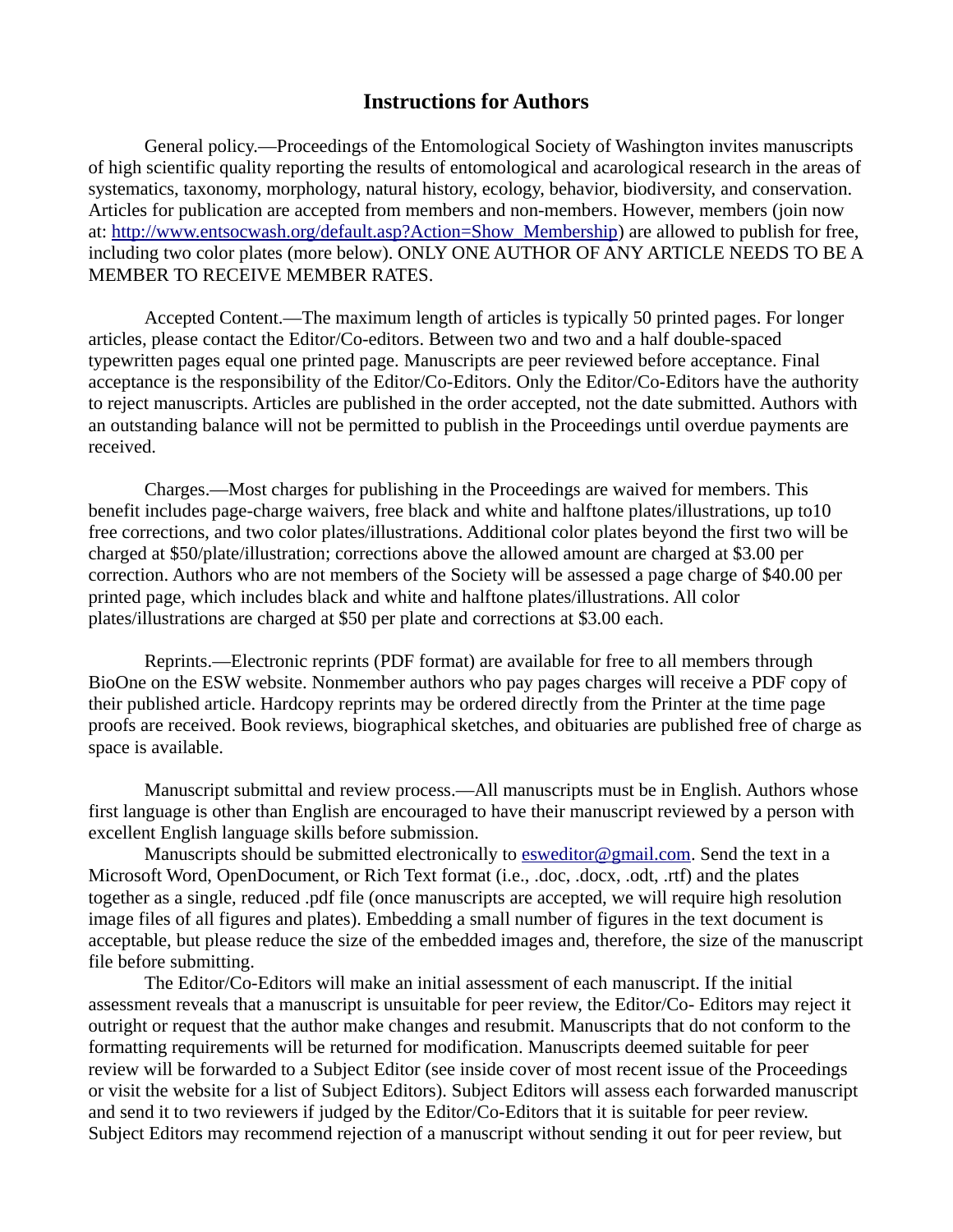the Editor/Co-Editors will make the final decision. Subject Editors will correspond directly with the corresponding author and reviewers. Reviewers will send their reviews to the Subject Editor, and the Subject Editor will see that the author provides the necessary revisions prior to forwarding the manuscript to the Editor/Co-Editors for final acceptance. After acceptance, the Editor/Co‐Editors will correspond directly with the corresponding author during the layout and proof stage until the manuscript is published.

Manuscript preparation and guidelines.—Please carefully read the following guidelines and note the technical checklist of common formatting errors at the end of the document, prior to submitting any manuscripts for review. Contents must be in the following sequence:

## Main Text

1. Title page with title, author(s), and author(s) byline(s). The corresponding author's name, postal address, telephone and fax numbers, and e‐mail address should be in the upper left corner. The title should be centered and in all capital letters and must include order and family placement, e.g., "... (Hymenoptera: Xyelidae)." Genus- and species-group names in the title should include the authority for the names. The author(s) byline(s) should follow the title and be left-justified, first line indented, and in regular case. The institutional affiliation/postal address of each author preceded by their initials in parentheses should follow the byline along with the e-mail address of at least the corresponding author included in parentheses in the format (e-mail: address@domain.com). Include author LSIDs with the byline for authors of new taxa in the manuscript.

Example affiliations section:

(MEM, DA) Department of Entomology, National Museum of Natural History, Smithsonian Institution, Washington, DC, USA (e-mail: [megan\\_mccarty@hotmail.com](mailto:megan_mccarty@hotmail.com), urn:lsid:zoobank.org:author:CCB97958-4D37-4645-B9F2-EC65C668A95B); (MAM) USDA, ARS, Systematic Entomology Laboratory, Beltsville, Maryland, USA (e-mail: [mark.metz@usda.gov,](mailto:mark.metz@usda.gov) urn:lsid:zoobank.org:author:221F8E40-12DA-43AD-85B2- E7BFF46C07C3, [https://orcid.](https://orcid/) org/0000-0002-3535-535X); (JFL) Canadian National Collection of Insects, Agriculture and Agri-Food Canada, Ottawa Research and Development Centre, 960 Carling Avenue, Ottawa, Ontario K1A 0C6, Canada (urn:lsid:zoobank.org:author: 7F7064D9- 75D0-41AD-B798-870EF2E72280)

- 2. Abstract with the header italicized (i.e., *Abstract*.—) and indented. Bold all new taxon names and all nomenclatural actions.
- 3. Key words with the header italicized, both words capitalized (i.e., *Key Words:*), and not indented. Key words should not include words in the title or the abstract.
- 4. Text of manuscript; acknowledgments at end.
- 5. Literature cited (see below).
- 6. Figure captions.
- 7. Appendix; footnotes (if any).

## Tables

- 1. Copies of tables can be provided as separate spreadsheets or as embedded tables at the end of the text. Submit separate spreadsheets as .xls, .xlsx, or .ods files. Do not send workbooks or file macros.
- 2. Captions for tables should be placed at the top of each table.

Figures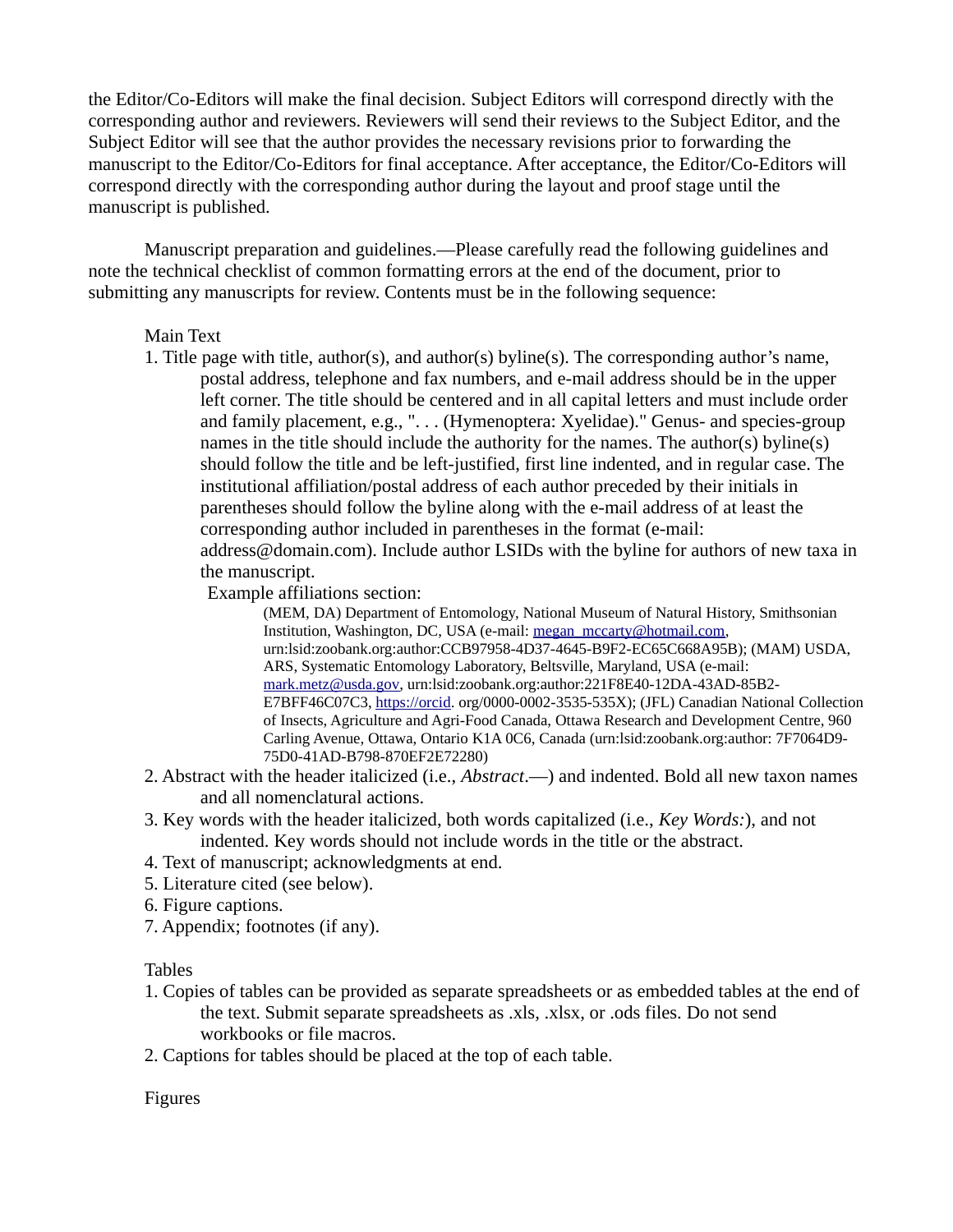1. Copies of figures and plates should be arranged in final form by author(s) and submitted as separate files; a single, reduced-size .pdf file for review and separate, high-resolution image files for production (See Illustrations).

All manuscripts (except Notes) should include an introduction (however, this section is without a heading), MATERIALS AND METHODS, ACKNOWLEDGMENTS, and LITERATURE CITED. A RESULTS and DISCUSSION sections are encouraged, but are optional depending on paper format.

The entire heading for each major section must be centered and in all capital letters. A combined results and discussion section may be used rather than separate results and discussion sections, but secondary headings must be a period followed by an em dash, especially in reference to descriptive sections (e.g., Diagnosis.—, Description.—, Type Material.—, Distribution.—, Etymology. —, Remarks.—).

In taxonomic treatment sections multiple works should be separated by commas (e.g., *Aus bus* Jones 1952: 111, Smith 1990: 80 [world catalog]) or a semicolon when there is a sequence with the same author (e.g., *Aus bus* Jones 1952: 111, 1955: 200; Smith 1990: 80).

Tertiary headings should be italicized and followed by an italicized colon (e.g., *Head:*, *Mesosoma:*, *Wing:*, *Metasoma:*, etc.) except when a figure is referenced within the heading (e.g., *Head* (Fig. 1): text  $\dots$ ).

The following heading hierarchy is also acceptable:

- 1. Primary heading in all caps.
- 2. Secondary heading centered and in title case.
- 3. Tertiary headings a period followed by an em dash.
- 4. Quaternary headings italicized followed by an italicized colon except when a figure is referenced within the heading (e.g., *Head* (Fig. 1): text . . . ).

Figures should be referenced in text as "Fig. 1"; "Figs. 2, 3"; "Figs. 2–5"; and "Figs. 2–4, 6, 9)". Tables should be referenced as Table 1, Table 2, etc.

Do not underline words to be italicized, use italics.

Boldface should be used only for nomenclatural actions in the abstract (e.g., **new combination, new synonym, new species**, etc.) and new taxa (e.g., *Aus bus* **Jones, new species**) appearing in the abstract and as headings in the main text. Do not abbreviate nomenclatural actions. Spell them out completely in the English versions instead of Latin version (i.e., **new species** not **species nova**).

The Proceedings does not enforce a strict format for descriptions (i.e., the order of descriptive sections) or specimens examined lists (e.g., dates, geographic coordinates, etc.) as these vary by taxon. However, keep these data uniform throughout the manuscript except when quoting sources directly (e.g., verbatim label data for primary types) and be as explicit as possible in your MATERIALS AND METHODS section in describing specific formats. Refer to the Darwin Core Text Guide for data formats.

When referencing the sex of specimens in a Material Examined section, use Times New Roman font for gender symbols. Alternatively, m# and f# may be used instead of gender symbols, and they will be converted to male and females symbols, respectively, prior to the proof stage. Authors wishing to spell out male and female may do so.

Please, include unique identifiers from the depositing collection for all specimens covered in your work, particularly primary type specimens.

An en dash must be used to link spans such as size ranges, dates, page numbers (e.g., 1990– 1999, Figs. 1–10), and name associations (e.g., Mobile–Tensaw Delta).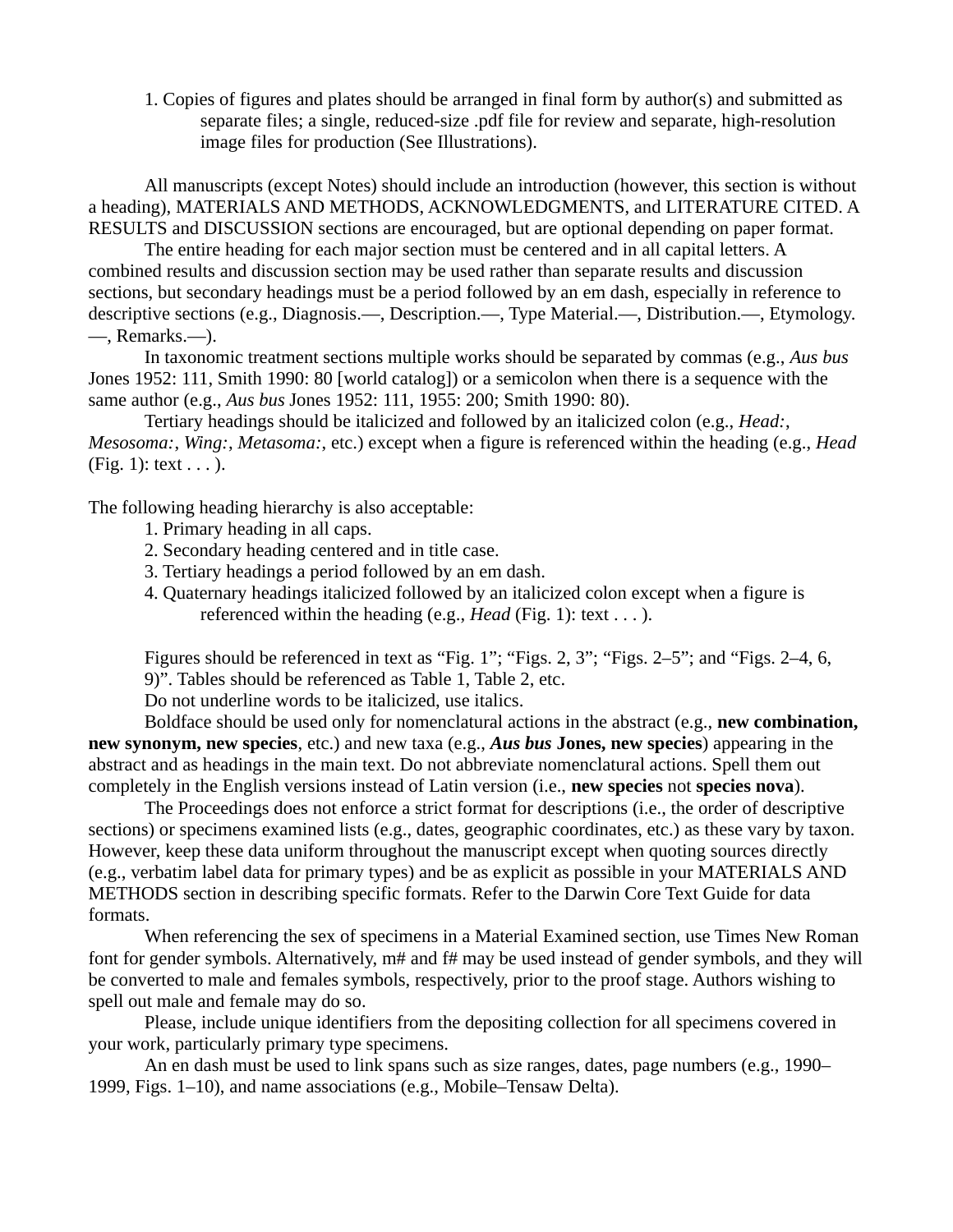Units of measure should conform to common scientific notation with a space between the value and the unit of measure. Use a leading zero for decimal values. Do not use commas as placeholders in larger numbers:

> 24 ºC not 24ºC 0.2 mm not .2mm 1600 km not 1,600 km

Remove instances of double spaces after periods and colons. These are unnecessary. Try to avoid unnecessary trailing spaces after the ends of sections and paragraphs.

Names of organisms.—The first mention of a plant or animal should include the unabbreviated scientific name along with the authority(ies). Authorities should be spelled in full for animal names, but may be abbreviated for plant names. If the authority AND year for a taxonomic name are provided, then the reference in which that taxon was described should be included in the literature cited section. Generic names may be abbreviated after first use, but must always be spelled out at the beginning of a sentence. If two or more genera being discussed have the same first letter, abbreviations should be formatted to clearly differentiate the abbreviated names.

Taxonomic papers.—Taxonomic papers should conform to requirements of the latest International Code of Zoological Nomenclature. Manuscripts where new taxa are described are required to have the new names registered in Zoobank, and the corresponding LSID for each new name placed directly under the heading for the new taxon. Authors should add LSID numbers themselves, and can get them from ZooBank.org. Holotypes must be designated for new species described, type depositories should be clearly indicated, and it is desirable they are labeled with a unique specimen identifier from the depository. New taxa should be clearly differentiated from existing taxa by means of keys and/or differential diagnoses. An etymology section should provide the derivation of name(s), and the gender should be stated for all new genus‐group names. In short, papers should conform to good taxonomic practices.

Illustrations.—Authors should plan illustrations for dimensions of the printed page and allow room for legends at the bottom. Single column illustrations should be 2 5/8" ( 8 cm) wide and double column illustrations should be 5.5" (14 cm) wide. Maximum page height is 8 1/4" (20.5 cm.). Remove excessive white space around the edges of your illustrations to maximize printable area.

Final illustrations should be produced with good composition and graphic design principles in mind. Just like there is better prose, there are better visual communication techniques. More detailed instructions are forthcoming, but feel free to consult with the Editor/Co-Editors as necessary. There are many handy tutorials and short guides for help in constructing scientific illustrations and plates on line.

Final raster-based illustrations (files you would edit in GIMP, PhotoShop, or similar programs) must be composed with a minimum resolution of 300 ppi and submitted in a common, non-compressed format (e.g., .tif or .png). Do not use compressed formats (e.g., .jpg) for final illustration files.

Final vector-based illustrations (files you would edit in Inkscape, Illustrator, or similar programs) can be submitted as .svg, .pdf, or .eps files if not combined in a plate with raster-based illustrations. Please, use vector-based file formats for text and line-art, and embed all fonts.

All text labeling of illustrations should match the font used in the final, printed copy of the article, which is a "Times New Roman" family, serif font. Microsoft's Times New Roman is a good option. The open FreeSerif font (GNU FreeFont) is a close match. Label size is left to the discretion of the author as deemed appropriate for a particular illustration, but Editor/Co-Editors may recommend changing font size for final print.

Figures should be numbered with only integers (e.g., 1, 2, 3). DO NOT USE decimal (not 1.1, 1.2, 2.1, 2.2, etc.) or letter sub-labels (not 1a, 1b, 2a, 2b, etc.). Order figures singularly or in plates in a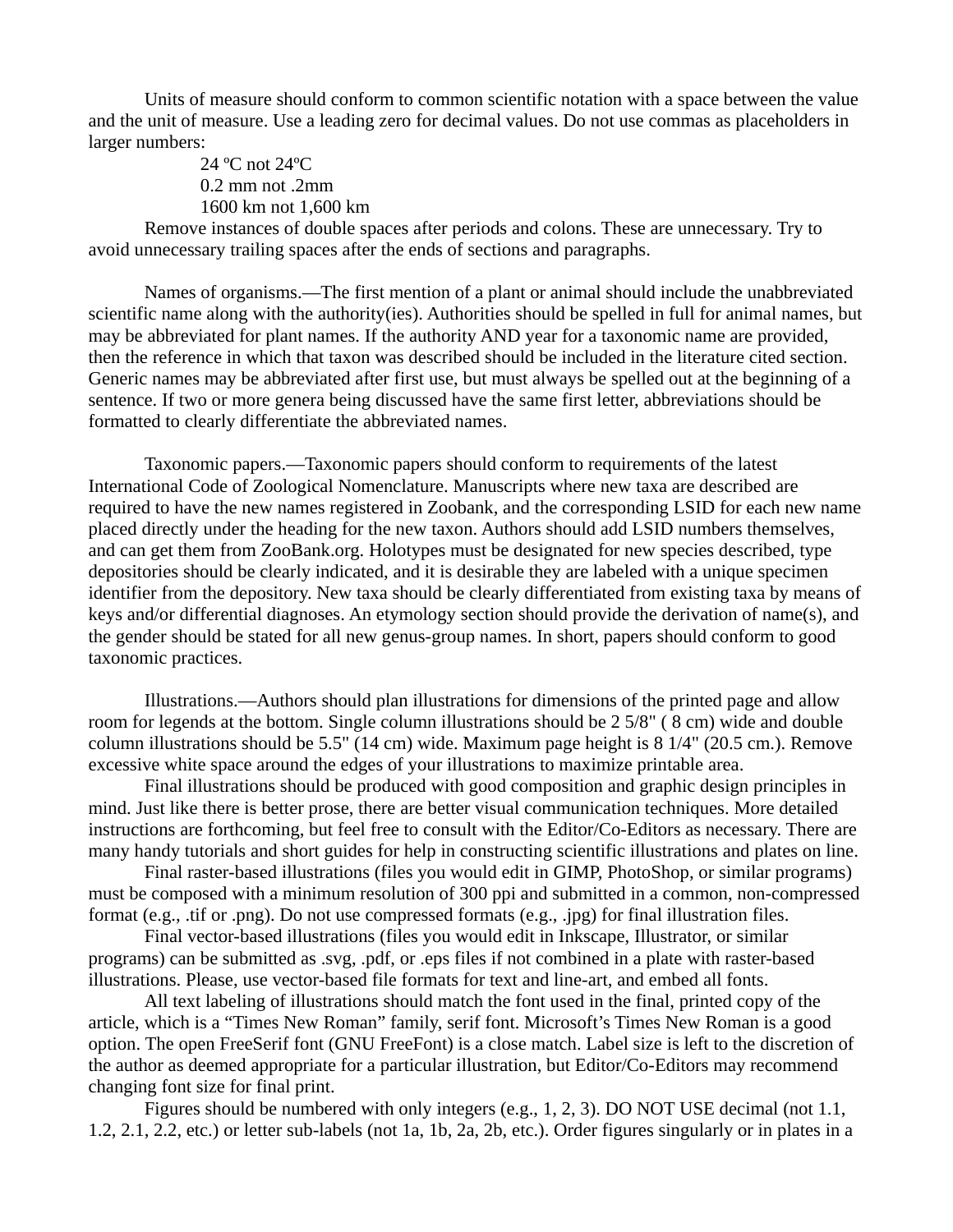sequence that composes a cohesive synthesis of the text, data, and illustrations. For articles with experimental methodology this might be the order in which the figures appear in the text, but for descriptive taxonomy it may be based on composing plates of similar features, similar taxa, or other comparative parameters.

Figure numbers should be placed in a consistent location at the lower left of each figure. Do not use background color to highlight figure numbers (e.g., a number inside a bounding box or circle). Instead, change the gray value of the figure number so it is visible and legible (e.g., black number on pale background, white or light gray number on a dark background).

Citations in text.—References in text should be formatted as follows: (Henry 1990), (Henry 1987, 1990), (Smith 1990, Henry 1991), (Smith 1990; Henry 1991, 1995), (Miller 1990a, 1990b), (Miller 1990a, 1990b; Smith 1990; Henry 1991, 1995), and (Gagné et al. 1999).

Do not italicize "et al."

Spell out the conjunction "and," rather than using an ampersand (&).

Citations "in press" should be cited as "in press," not the expected year of publication, and are limited to unpublished works accepted for publication. Names of persons providing unpublished information should include initials and be referenced in the text as W. Mathis (pers. comm.) [information obtained orally] and W. Mathis (in litt.) [information obtained in writing]. Authors may reference their own unpublished data in the text as W. Mathis (unpubl.).

Differentiate authors of taxa from authors of citations with a comma after the author: e.g., Microbial communities of *Musca domestica* Linnaeus, 1758 vary (Park et al. 2019).

Literature cited.—Cite only references referred to in the text; list alphabetically by first author last name then by year; and spell out references (e.g., journal names) completely, including conjunctions and prepositions.

> List first author by last name and subsequent authors separated by commas by initials then last name. Include a comma between last author in list and the word "and" when there are three or more authors (see example citations below).

Do not italicize journal names or titles of books.

Include a space between author initials (i.e., J. C. not J.C.).

Include both page ranges for a section and total pages for an entire work. Include plates and frontispiece pages as fitting. (see book citation below).

Italicize "*In*" when citing subsections of larger works.

Remove space between volume and parenthetical issue (i.e., 110(4) not 110 (4))

Include a DOI with references when available.

End each cited reference with a period.

Examples of Literature Cited:

Carpintero, D. and P. M. Dellapé. 2005. A new species and first record of *Embiophila* (Heteroptera:

Plokiophilidae) from Nicaragua. Studies on Neotropical Fauna and Environment 40: 65–68.

Henry, T. J. 1984. Review of the spider-commensal plant bug genus *Ranzovius* Distant (Heteroptera: Miridae). Proceedings of the Entomological Society of Washington 82: 178–194.

Henry, T. J. 2017. Biodiversity of Heteroptera, pp. 279–335. *In* Foottit, R. G. and P. H. Adler, eds. Insect Biodiversity: Science and Society. Volume I, second edition. John Wiley & Sons, Ltd. 867 pp.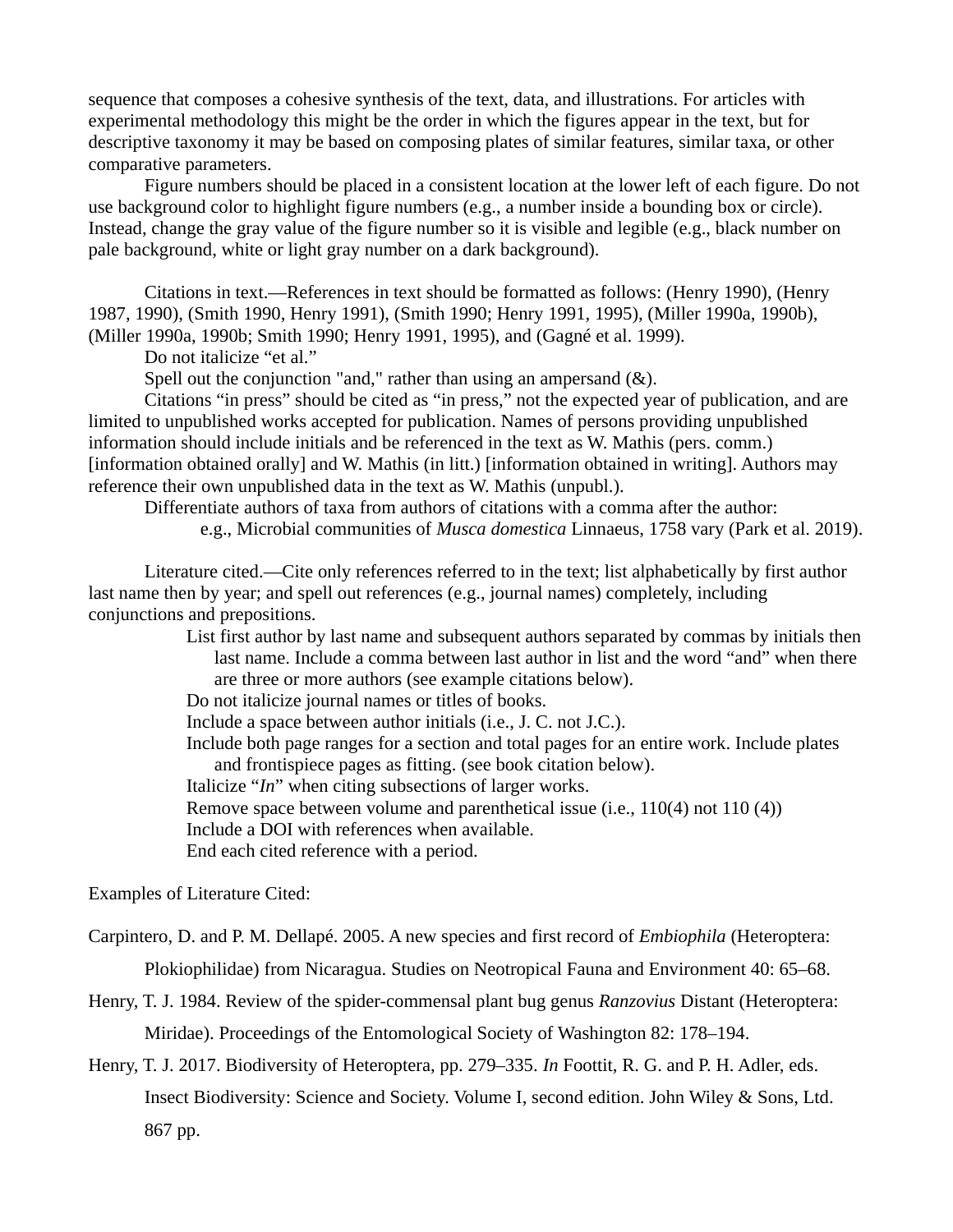- Janzen, D. H. and W. Hallwachs. 2019. Dynamic database for an inventory of the macrocaterpillar fauna, and its food plants and parasitoids of Area de Conservación Guanacaste (ACG), northwestern Costa Rica (yy-SRNP-nnnnn voucher codes) (http://janzen.sas.upenn.edu/caterpillars/database.lasso) (accessed 16 August 2019).
- Schuh, R. T. and C. Weirauch. 2020. True Bugs of the World (Hemiptera: Heteroptera). Classification and Natural History. Second Edition. Siri Scientific Press, Monograph Series, Manchester, UK. Volume 8. 767 pp. + 32 plates.
- Turbanova, A. A., I. S. Turbanov, and O. G. Gorbunov. 2019. To the knowledge of the biology and distribution of *Monopis crocicapitella* (Clemens, 1860) (Lepidoptera: Tineidae), with remarks on cavernicolous Lepidoptera. Russian Entomological Journal 28(1): 72–81.
- Webb, J. M., L. M. Jacobus, D. H. Funk, X. Zhou, B. Kondratieff, C. J. Geraci, R. E. DeWalt, D. J. Baird, B. Richard, I. Phillips, and P. D. N. Hebert. 2012. A DNA barcode library for North American Ephemeroptera: progress and prospects. PLoS ONE 7(5): e38063. doi:10.1371/journal.pone.0038063.

Figure captions.—Figure captions are formatted in sentence and paragraph style with the first line indented. A summary figure "sentence" is typically listed first followed by subsequent "sentences" for each figure or sections of specific figures. Each figure range or individual figure is the beginning of a "sentence" with the first following word capitalized and ending in a period. Internal components are separated by commas including a comma after the figure range or individual figure number. Include explanations for abbreviations, scale bars, and/or special labels (e.g., scale bar  $= 0.2$  mm, an  $=$  antenna, white arrow points to anterior sulcus, etc.) without parentheses as needed and where appropriate.

Example of figure caption:

Figs. 11–18. Immatures and damage, *Eoreuma insuastii*. 11, Dorsal view of larva. 12, Ventral view of larva. 13, Close-up of larva and damage. 14, Dorsal view of pupa. 15, Lateral view of pupa. 16, Ventral view of pupa. 17, Field damage in sugarcane shoot. 18, Cut sugarcane shoot showing the central hole bored by the larva.

Notes.—Notes are abbreviated forms of regular articles. The word "NOTE" should be centered and uppercase above the title. The title for Notes are typed in title-case. Notes do not contain an abstract or key words. Author(s) names and addresses go at the end of the note after all the references in LITERATURE CITED . Author names are listed first name(s) and/or first initials first followed by last name(s) (e.g., A. G. Wheeler, Jr. and E. Richard Hoebeke). Addresses follow in italics with the initials of each author in parentheses. (e.g., *(AGW) Department of Plant and Environmental Sciences, Clemson University, Clemson, SC 29634-0310, USA (e-mail: [awhlr@clemson.](mailto:awhlr@clemson) edu); (ERH) Georgia Museum of Natural History and Department of Entomology, University of Georgia, Athens, GA 30602, USA (e-mail: [rhoebeke@uga.edu](mailto:rhoebeke@uga.edu))*). Figure captions can be listed after author(s) names and addresses.

Book reviews.—Book review requests should be directed to the Book Review Editor. Send the request and book to be reviewed to the postal address of the Society on the inside front cover. Book